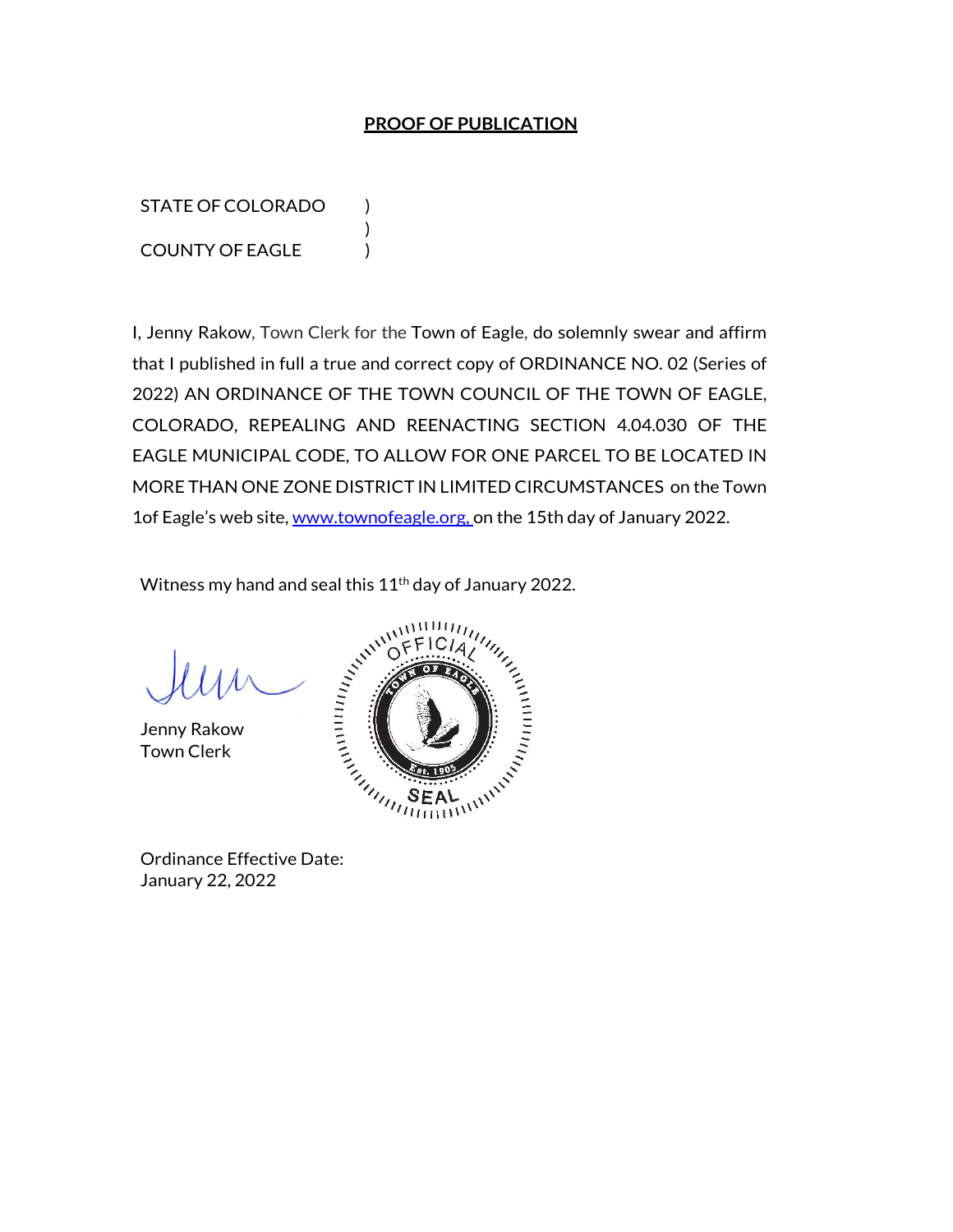## **TOWN OF EAGLE, COLORADO ORDINANCE NO. 02 (Series of 2022)**

AN ORDINANCE OF THE TOWN COUNCIL OF THE TOWN OF EAGLE, COLORADO, REPEALING AND REENACTING SECTION 4.04.030 OF THE EAGLE MUNICIPAL CODE, TO ALLOW FOR ONE PARCEL TO BE LOCATED IN MORE THAN ONE ZONE DISTRICT IN LIMITED CIRCUMSTANCES

NOW BE IT ORDAINED BY THE TOWN COUNCIL OF THE TOWN OF EAGLE, COLORADO AS FOLLOWS:

Section 1. Section 4.04.030 of the Eagle Municipal Code is hereby repealed in its entirety and reenacted as follows:

## **Section 4.04.030. - District boundaries.**

A. Except as otherwise expressly provided in this Section, zone district boundaries shall follow municipal corporation limits, section lines, lot lines, centerlines of stream beds, and right-of-way centerlines or extensions thereof.

B. No single lot or parcel shall be located within more than one zone district. Notwithstanding the foregoing, the Town Council may approve a rezoning that allows for one parcel or lot to be located in more than one zone district if all of the following conditions are satisfied:

1. The parcel is vacant land;

2. The entire parcel is subject to a development agreement approved by the Town Council and executed by all owners of the parcel;

3. The development agreement prohibits any development on the parcel until the parcel is lawfully subdivided so that each subdivided lot or parcel is only located in one zone district;

4. The development agreement provides that the owner(s) of the parcel indemnify and defend the Town against any legal challenge related to the rezoning; and

5. The Town Council finds and determines that the rezoning is in furtherance of a public purpose, such as attainable housing.

C. Where a zone district boundary coincides with a right-of-way line and said right-of-way is subsequently abandoned, the zone district boundary shall then follow the centerline of the former right-of-way.